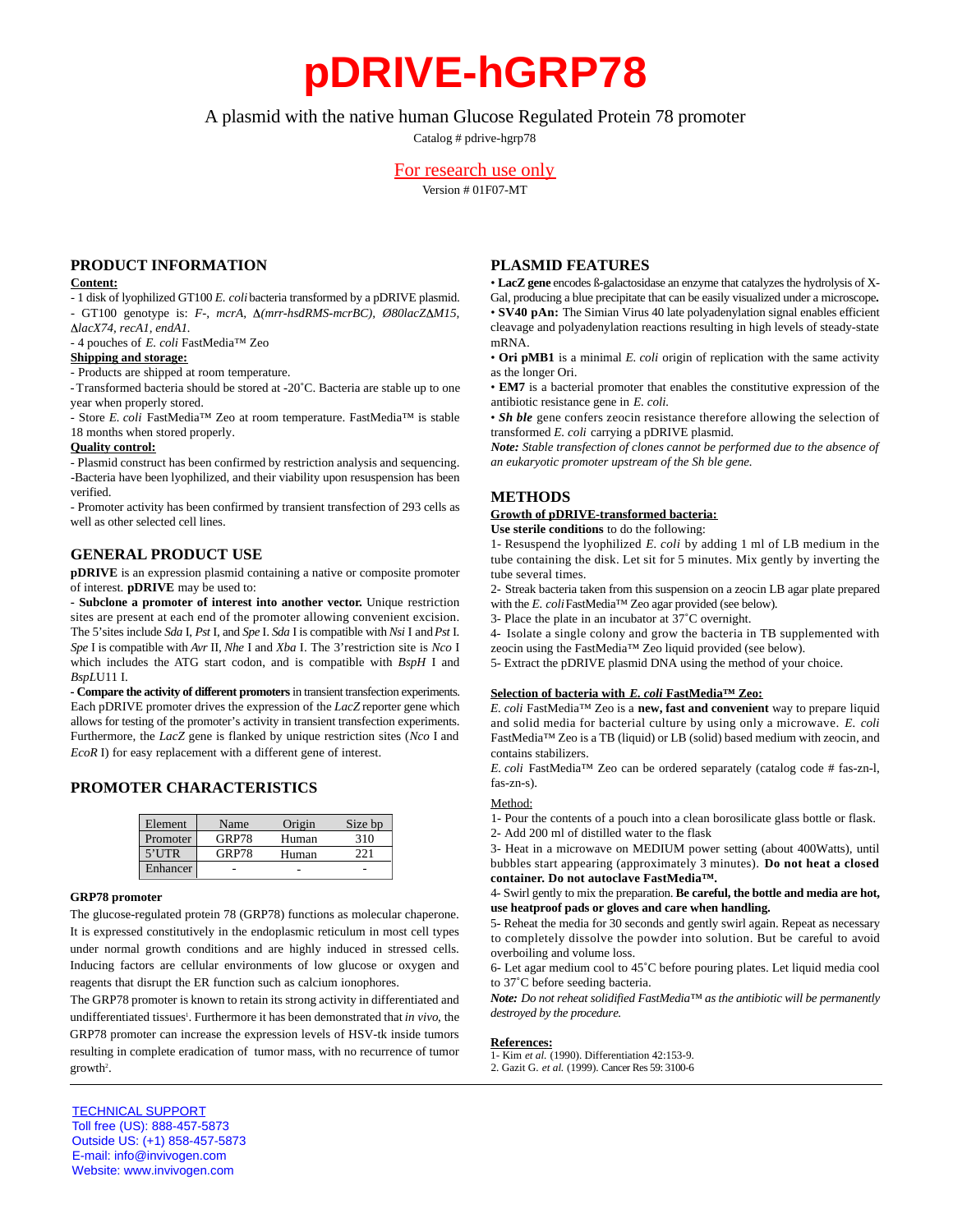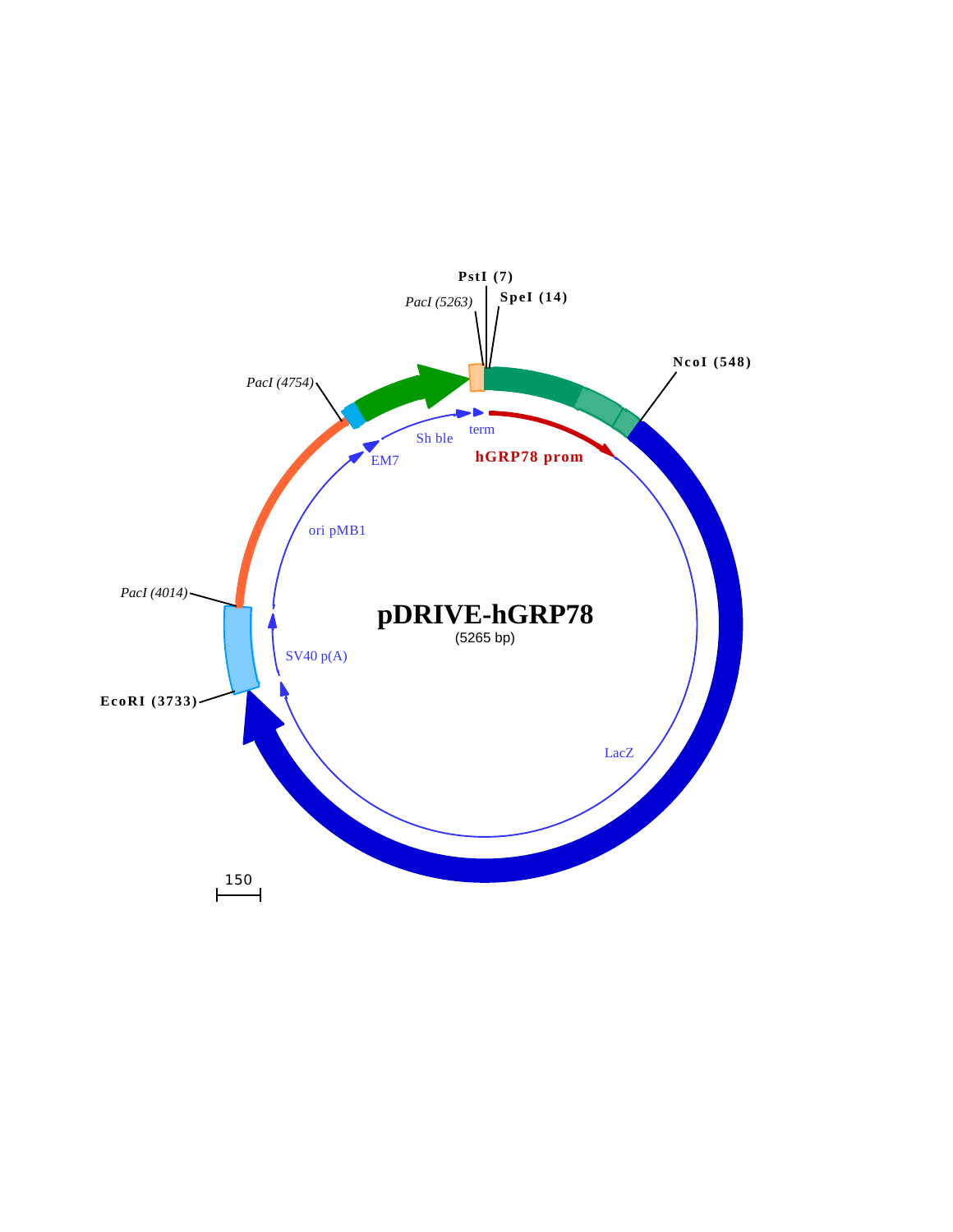**PstI (7) SpeI (14)**

CCTGCAGGGCCCACTAGTGCGGTTACCAGCGGAAATGCCTCGGGGTCAGAAGTCGCAGGAGAGATAGACAGCTGCTGAACCAATGGGACCAGCGGATGGG GCGGATGTTATCTACCATTGGTGAACGTTAGAAACGAATAGCAGCCAATGAATCAGCTGGGGGGGCGGAGCAGTGACGTTTATTGCGGAGGGGGCCGCTT 101 CGAATCGGCGGCGGCCAGCTTGGTGGCCTGGGCCAATGAACGGCCTCCAACGAGCAGGGCCTTCACCAATCGGCGGCCTCCACGACGGGGCTGGGGGAGG GTATATAAGCCGAGTAGGCGACGGTGAGGTCGACGCCGGCCAAGACAGCACAGACAGATTGACCTATTGGGGTGTTTCGCGAGTGTGAGAGGGAAGCGCC GCGGCCTGTATTTCTAGACCTGCCCTTCGCCTGGTTCGTGGCGCCTTGTGACCCCGGGCCCCTGCCGCCTGCAAGTCGGAAATTGCGCTGTGCTCCTGTG CTACGGCCTGTGGCTGGACTGCCTGCTGCTGCCCAACTGGCTGGCACCATGGGGGGTTCTCATCATCATCATCATCATGGTATGGCTAGCATGACTGGTG GACAGCAAATGGGTCGGGATCTGTACGACGATGACGATAAGGTACCTAAGGATCAGCTTGGAGTTGATCCCGTCGTTTTACAACGTCGTGACTGGGAAAA 601 CCCTGGCGTTACCCAACTTAATCGCCTTGCAGCACATCCCCCTTTCGCCAGCTGGCGTAATAGCGAAGAGGCCCGCACCGATCGCCCTTCCCAACAGTTG 701 CGCAGCCTGAATGGCGAATGGCGCTTTGCCTGGTTTCCGGCACCAGAAGCGGTGCCGGAAAGCTGGCTGGAGTGCGATCTTCCTGAGGCCGATACTGTCG 801 TCGTCCCCTCAAACTGGCAGATGCACGGTTACGATGCGCCCATCTACACCAACGTAACCTATCCCATTACGGTCAATCCGCCGTTTGTTCCCACGGAGAA 901 TCCGACGGGTTGTTACTCGCTCACATTTAATGTTGATGAAAGCTGGCTACAGGAAGGCCAGACGCGAATTATTTTTGATGGCGTTAACTCGGCGTTTCAT 1001 CTGTGGTGCAACGGGCGCTGGGTCGGTTACGGCCAGGACAGTCGTTTGCCGTCTGAATTTGACCTGAGCGCATTTTTACGCGCCGGAGAAAACCGCCTCG 1101 1201 CGGTGATGGTGCTGCGTTGGAGTGACGGCAGTTATCTGGAAGATCAGGATATGTGGCGGATGAGCGGCATTTTCCGTGACGTCTCGTTGCTGCATAAACC 1301 GACTACACAAATCAGCGATTTCCATGTTGCCACTCGCTTTAATGATGATTTCAGCCGCGCTGTACTGGAGGCTGAAGTTCAGATGTGCGGCGAGTTGCGT 1401 GACTACCTACGGGTAACAGTTTCTTTATGGCAGGGTGAAACGCAGGTCGCCAGCGGCACCGCGCCTTTCGGCGGTGAAATTATCGATGAGCGTGGTGGTT 1501 ATGCCGATCGCGTCACACTACGTCTGAACGTCGAAAACCCGAAACTGTGGAGCGCCGAAATCCCGAATCTCTATCGTGCGGTGGTTGAACTGCACACCGC 1601 CGACGGCACGCTGATTGAAGCAGAAGCCTGCGATGTCGGTTTCCGCGAGGTGCGGATTGAAAATGGTCTGCTGCTGCTGAACGGCAAGCCGTTGCTGATT 1701 CGAGGCGTTAACCGTCACGAGCATCATCCTCTGCATGGTCAGGTCATGGATGAGCAGACGATGGTGCAGGATATCCTGCTGATGAAGCAGAACAACTTTA 1801 ACGCCGTGCGCTGTTCGCATTATCCGAACCATCCGCTGTGGTACACGCTGTGCGACCGCTACGGCCTGTATGTGGTGGATGAAGCCAATATTGAAACCCA 1901 CGGCATGGTGCCAATGAATCGTCTGACCGATGATCCGCGCTGGCTACCGGCGATGAGCGAACGCGTAACGCGAATGGTGCAGCGCGATCGTAATCACCCG AGTGTGATCATCTGGTCGCTGGGGAATGAATCAGGCCACGGCGCTAATCACGACGCGCTGTATCGCTGGATCAAATCTGTCGATCCTTCCCGCCCGGTGC 2001 AGTATGAAGGCGGCGGAGCCGACACCACGGCCACCGATATTATTTGCCCGATGTACGCGCGCGTGGATGAAGACCAGCCCTTCCCGGCTGTGCCGAAATG 2101 2201 GTCCATCAAAAAATGGCTTTCGCTACCTGGAGAGACGCGCCCGCTGATCCTTTGCGAATACGCCCACGCGATGGGTAACAGTCTTGGCGGTTTCGCTAAA TACTGGCAGGCGTTTCGTCAGTATCCCCGTTTACAGGGCGGCTTCGTCTGGGACTGGGTGGATCAGTCGCTGATTAAATATGATGAAAACGGCAACCCGT 2301 2401 GGTCGGCTTACGGCGGTGATTTTGGCGATACGCCGAACGATCGCCAGTTCTGTATGAACGGTCTGGTCTTTGCCGACCGCACGCCGCATCCAGCGCTGAC 2501 GGAAGCAAAACACCAGCAGCAGTTTTTCCAGTTCCGTTTATCCGGCAAACCATCGAAGTGACCAGCGAATACCTGTTCCGTCATAGCGATAACGAGCTC CTGCACTGGATGGTGGCGCTGGATGGTAAGCCGCTGGCAAGCGGTGAAGTGCCTCTGGATGTCGCTCCACAAGGTAAACAGTTGATTGAACTGCCTGAAC 2601 2701 TACCGCAGCCGGAGAGCGCCGGGCAACTCTGGCTCACAGTACGCGTAGTGCAACCGAACGCGACCGCATGGTCAGAAGCCGGGCACATCAGCGCCTGGCA 2801 GCAGTGGCGTCTGGCGGAAAACCTCAGTGTGACGCTCCCCGCCGCGTCCCACGCCATCCCGCATCTGACCACCAGCGAAATGGATTTTTGCATCGAGCTG GGTAATAAGCGTTGGCAATTTAACCGCCAGTCAGGCTTTCTTTCACAGATGTGGATTGGCGATAAAAAACAACTGCTGACGCCGCTGCGCGATCAGTTCA 2901 3001 CCCGTGCACCGCTGGATAACGACATTGGCGTAAGTGAAGCGACCCGCATTGACCCTAACGCCTGGGTCGAACGCTGGAAGGCGGCGGCCCATTACCAGGC CGAAGCAGCGTTGTTGCAGTGCACGGCAGATACACTTGCTGATGCGGTGCTGATTACGACCGCTCACGCGTGGCAGCATCAGGGGAAAACCTTATTTATC 3101 AGCCGGAAAACCTACCGGATTGATGGTAGTGGTCAAATGGCGATTACCGTTGATGTTGAAGTGGCGAGCGATACACCGCATCCGGCGCGGATTGGCCTGA 3201 3301 ACTGCCAGCTGGCGCAGGTAGCAGAGCGGGTAAACTGGCTCGGATTAGGGCCGCAAGAAAACTATCCCGACCGCTTACTGCCGCCTGTTTTGACCGCTG 3401 GGATCTGCCATTGTCAGACATGTATACCCCGTACGTCTTCCCGAGCGAAAACGGTCTGCGGTGCGGGACGCGCGAATTGAATTATGGCCCACACCAGTGG 3501 CGCGGCGACTTCCAGTTCAACATCAGCCGCTACAGTCAACAGCAACTGATGGAAACCAGCCATCGCCATCTGCTGCACGCGGAAGAAGGCACATGGCTGA MetGlyGlySerHisHisHisHisHisHisGlyMetAlaSerMetThrGlyG 1 18▶lyGInGInMetGlyArgAspLeuTyrAspAspAspAspLysValProLysAspGInLeuGlyValAspProValValLeuGInArgArgAspTrpGluAs 51▶nProGlyValThrGlnLeuAsnArgLeuAlaAlaHisProProPheAlaSerTrpArgAsnSerGluGluAlaArgThrAspArgProSerGlnGlnLeu ArgSerLeuAsnGlyGluTrpArgPheAlaTrpPheProAlaProGluAlaValProGluSerTrpLeuGluCysAspLeuProGluAlaAspThrValV 85 alValProSerAsnTrpGlnMetHisGlyTyrAspAlaProI leTyrThrAsnValThrTyrProI leThrValAsnProProPheValProThrGluAs 118 nProThrGlyCysTyrSerLeuThrPheAsnValAspGluSerTrpLeuGlnGluGlyGlnThrArgI leI lePheAspGlyValAsnSerAlaPheHis 151 LeuTrpCysAsnGlyArgTrpValGlyTyrGlyGlnAspSerArgLeuProSerGluPheAspLeuSerAlaPheLeuArgAlaGlyGluAsnArgLeuA 185 laValMetValLeuArgTrpSerAspGlySerTyrLeuGluAspGlnAspMetTrpArgMetSerGlyI lePheArgAspValSerLeuLeuHisLysPr 218 251▶oThrThrGlnI leSerAspPheHisValAlaThrArgPheAsnAspAspPheSerArgAlaValLeuGluAlaGluValGlnMetCysGlyGluLeuArg AspTyrLeuArgValThrValSerLeuTrpGlnGlyGluThrGlnValAlaSerGlyThrAlaProPheGlyGlyGluI leI leAspGluArgGlyGlyT 285 318♪ yrAlaAspArgValThrLeuArgLeuAsnValGluAsnProLysLeuTrpSerAlaGluI leProAsnLeuTyrArgAlaValValGluLeuHisThrAl 351∤ aAspGlyThrLeuI leGluAlaGluAlaCysAspValGlyPheArgGluValArgI leGluAsnGlyLeuLeuLeuLeuAsnGlyLysProLeuLeuI le 385▶ArgGlyValAsnArgHisGluHisHisProLeuHisGlyGlnValMetAspGluGlnThrMetValGlnAspl leLeuLeuMetLysGlnAsnAsnPheA snAlaValArgCysSerHisTyrProAsnHisProLeuTrpTyrThrLeuCysAspArgTyrGlyLeuTyrValValAspGluAlaAsnI leGluThrHi 418 sGlyMetValProMetAsnArgLeuThrAspAspProArgTrpLeuProAlaMetSerGluArgValThrArgMetValGlnArgAspArgAsnHisPro 451 SerVal I leI leTrpSerLeuGlyAsnGluSerGlyHisGlyAlaAsnHisAspAlaLeuTyrArgTrpI leLysSerValAspProSerArgProValG 485 lnTyrGluGlyGlyGlyAlaAspThrThrAlaThrAspI leI leCysProMetTyrAlaArgValAspGluAspGlnProPheProAlaValProLysTr 518 pSerI leLysLysTrpLeuSerLeuProGlyGluThrArgProLeuI leLeuCysGluTyrAlaHisAlaMetGlyAsnSerLeuGlyGlyPheAlaLys 551 TyrTrpGlnAlaPheArgGlnTyrProArgLeuGlnGlyGlyPheValTrpAspTrpValAspGlnSerLeuI leLysTyrAspGluAsnGlyAsnProT 585 rpSerAlaTyrGlyGlyAspPheGlyAspThrProAsnAspArgGlnPheCysMetAsnGlyLeuValPheAlaAspArgThrProHisProAlaLeuTh 618 rGluAlaLysHisGlnGlnGlnPhePheGlnPheArgLeuSerGlyGlnThrI leGluValThrSerGluTyrLeuPheArgHisSerAspAsnGluLeu 651 LeuHisTrpMetValAlaLeuAspGlyLysProLeuAlaSerGlyGluValProLeuAspValAlaProGlnGlyLysGlnLeuI leGluLeuProGluL 685 euProGlnProGluSerAlaGlyGlnLeuTrpLeuThrValArgValValGlnProAsnAlaThrAlaTrpSerGluAlaGlyHisI leSerAlaTrpGl 718 nGlnTrpArgLeuAlaGluAsnLeuSerValThrLeuProAlaAlaSerHisAlaI leProHisLeuThrThrSerGluMetAspPheCysI leGluLeu 751 GlyAsnLysArgTrpGlnPheAsnArgGlnSerGlyPheLeuSerGlnMetTrpI leGlyAspLysLysGlnLeuLeuThrProLeuArgAspGlnPheT 785 hrArgAlaProLeuAspAsnAspI leGlyValSerGluAlaThrArgI leAspProAsnAlaTrpValGluArgTrpLysAlaAlaGlyHisTyrGlnAl 818 851♪ aGluAlaAlaLeuLeuGInCysThrAlaAspThrLeuAlaAspAlaValLeuI leThrThrAlaHisAlaTrpGInHisGInGlyLysThrLeuPheI le SerArgLysThrTyrArgI leAspGlySerGlyGlnMetAlaI leThrValAspValGluValAlaSerAspThrProHisProAlaArgI leGlyLeuA 885 snCysGlnLeuAlaGlnValAlaGluArgValAsnTrpLeuGlyLeuGlyProGlnGluAsnTyrProAspArgLeuThrAlaAlaCysPheAspArgTr 918 pAspLeuProLeuSerAspMetTyrThrProTyrValPheProSerGluAsnGlyLeuArgCysGlyThrArgGluLeuAsnTyrGlyProHisGlnTrp 951 ArgGlyAspPheGlnPheAsnI leSerArgTyrSerGlnGlnGlnLeuMetGluThrSerHisArgHisLeuLeuHisAlaGluGluGlyThrTrpLeuA 985**NcoI (548)** 1 201 301 401 501